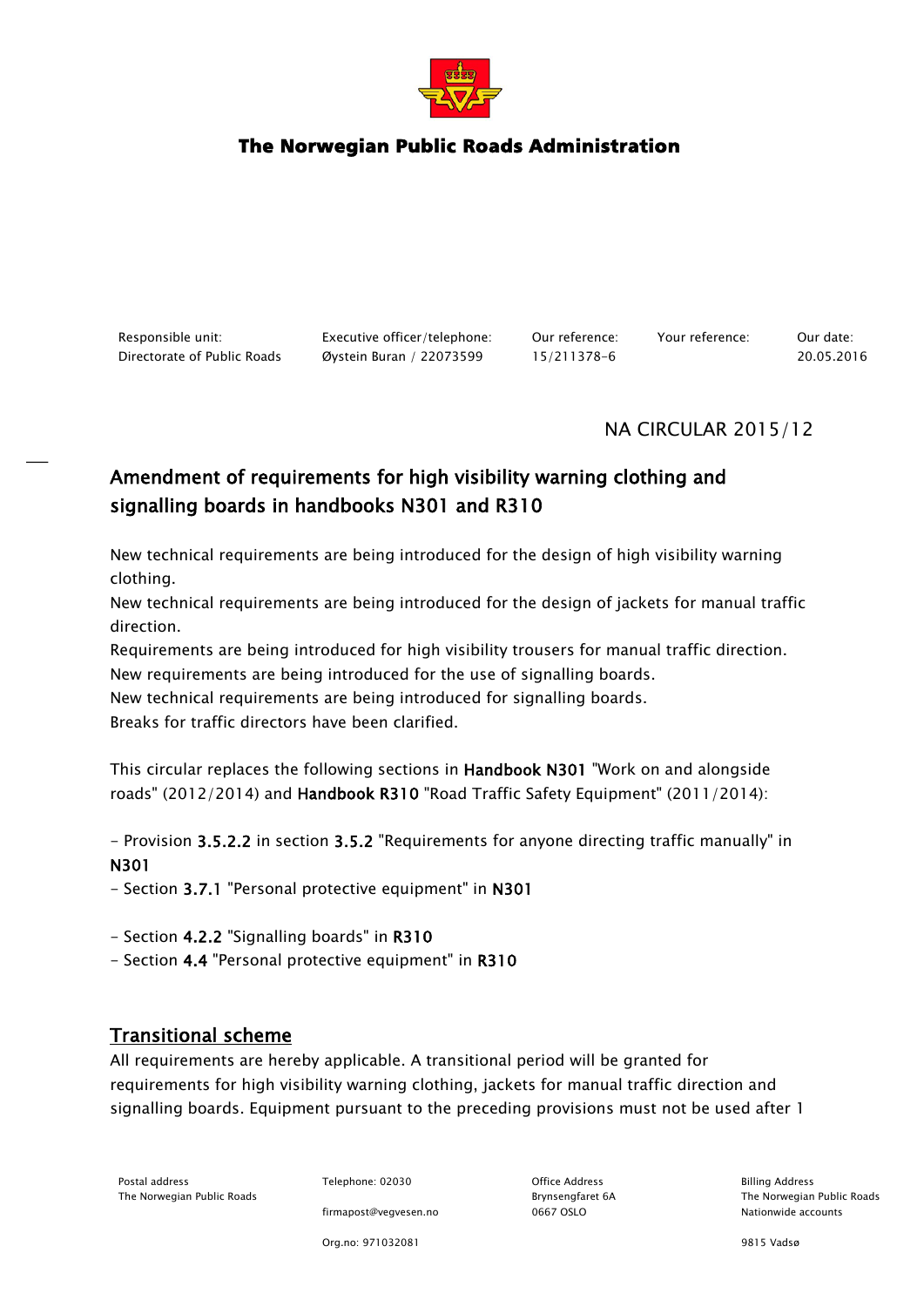January 2018. Equipment pursuant to both provisions may be used during the transitional period.

## High visibility warning clothing

NS-EN 471:2003+A1:2007 "High-visibility warning clothing for professional use" has been withdrawn and replaced by NS-EN ISO 20471:2013 "High visibility clothing – Test methods and requirements".

Section 3.7.1 "Personal protective equipment" in N301 and section 4.4.1 "Workwear" in R310 are replaced in their entirety with the following:

Anyone carrying out work on/alongside to public roads open to general traffic must wear class 3 high visibility warning clothing compliant with NS-EN ISO 20471.

#### Combination of garments:

It is possible to combine garments with a lower visibility class in order to achieve class 3 visibility. In this case, the garments together must be approved for a higher visibility class. This must be specified in each individual garment.

## Traffic direction

## Jackets for manual traffic direction

Section 4.4.2 "Jackets for manual traffic direction" in R310 is replaced in its entirety with the following:

Colours: High visibility jackets shall have a fluorescent red-orange mid-piece and side panels and sleeves of fluorescent yellow. The cuffs and the bottom part of the jacket must be fluorescent red-orange. The reflective strip must emit white light.

Reflectors: A 25 mm wide reflective strip must pass from the shoulders and down to the lower part of the sleeves, front and rear.

All the yellow and red-orange sections must be separated using a 50 mm wide reflective strip. There must be a 50 mm wide reflective strip on the bottom part of the sleeve, a 50 mm wide reflective strip around the waist, and a 50 mm wide reflective strip which passes over both shoulders and down to the waist. The reflective strip which passes over the shoulders must be centred on the shoulders.

See the diagram with dimensions.

Other points: Such jackets shall not have extremely visible logos or other departmental or company markings. A plastic pocket 6x9 cm in size for an ID card is permitted on the left sleeve. It is also possible to place a manufacturer's label 3x3 cm in size on the jacket.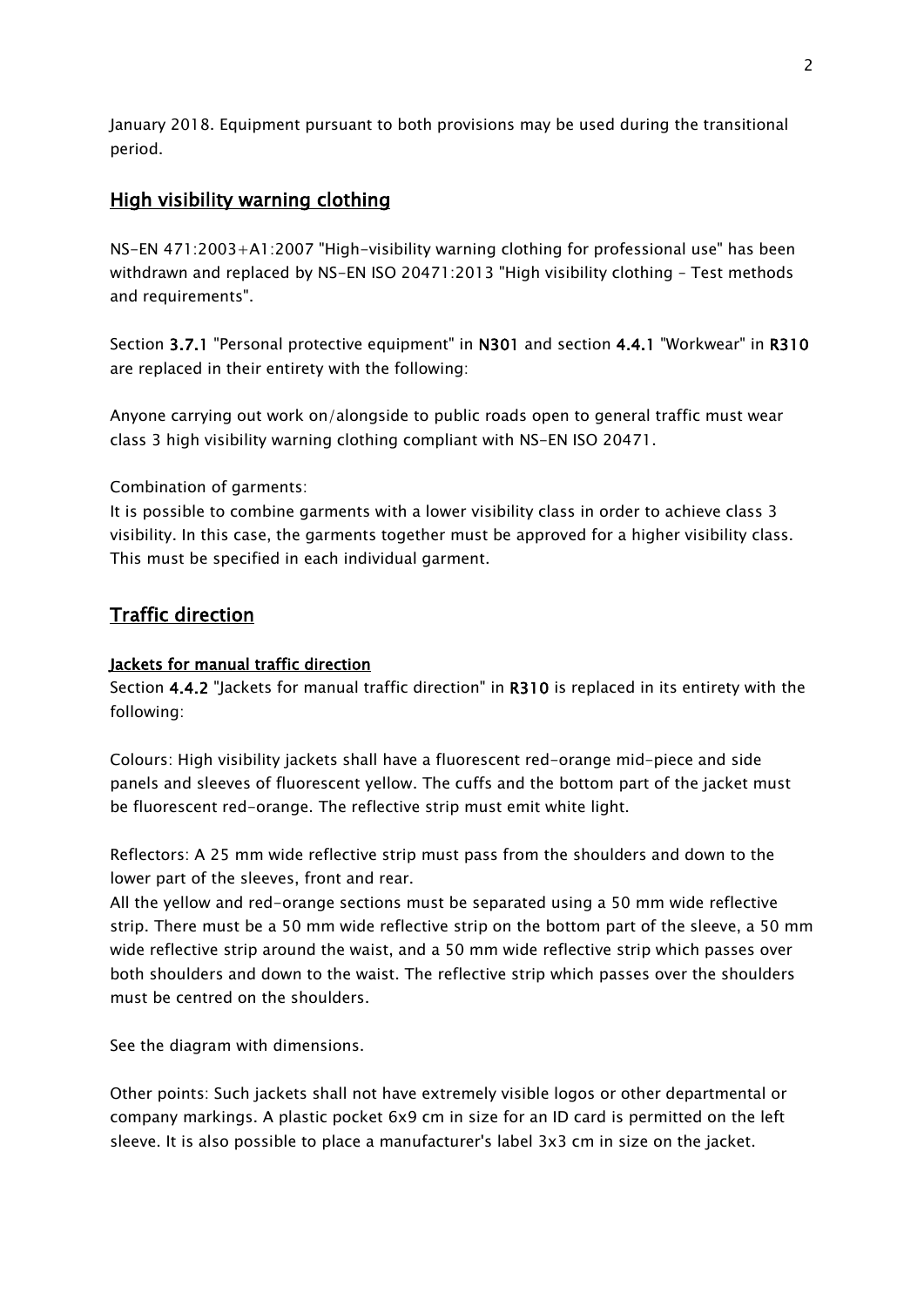

### Use of signalling boards

The provision 3.5.2.2 in section 3.5.2 "Requirements for anyone directing traffic manually" in N301 is replaced in its entirety with the following:

Personnel directing traffic manually in connection with roadworks must wear a specific type of high visibility jacket in order to improve their visibility. High visibility trousers must also be worn. This jacket must only be worn when directing traffic manually.

Anyone directing traffic manually is particularly vulnerable, and it is important for the traffic to be directed correctly and clearly. Anyone directing traffic must stand in a position clearly visible to road users and have a complete overview of traffic at any points of conflict.

One person must not be responsible for more than one point of conflict. If the section is more than approximately 50 metres long, two people must direct the traffic. (This will often be appropriate on shorter sections as well.) If there is insufficient visual contact, there must be contact in another way as well, e.g. using radios or telephones.

The traffic must be stopped by using a signalling board with a red flashing light. When the traffic is to be stopped, the person must stand facing the traffic to be stopped. The signalling board is held in the right hand and raised with the red side facing the traffic. The left hand is also moved up and down in order to signal to road users to reduce their speed.

The signalling board must always have a red flashing light when it is used to stop traffic.

When the traffic is clear to pass, the signalling board must be lowered, with the red side facing away from road users. The light must always be switched off when the signalling board is lowered. It is also necessary to signal clearly with the left hand to indicate that road users may proceed.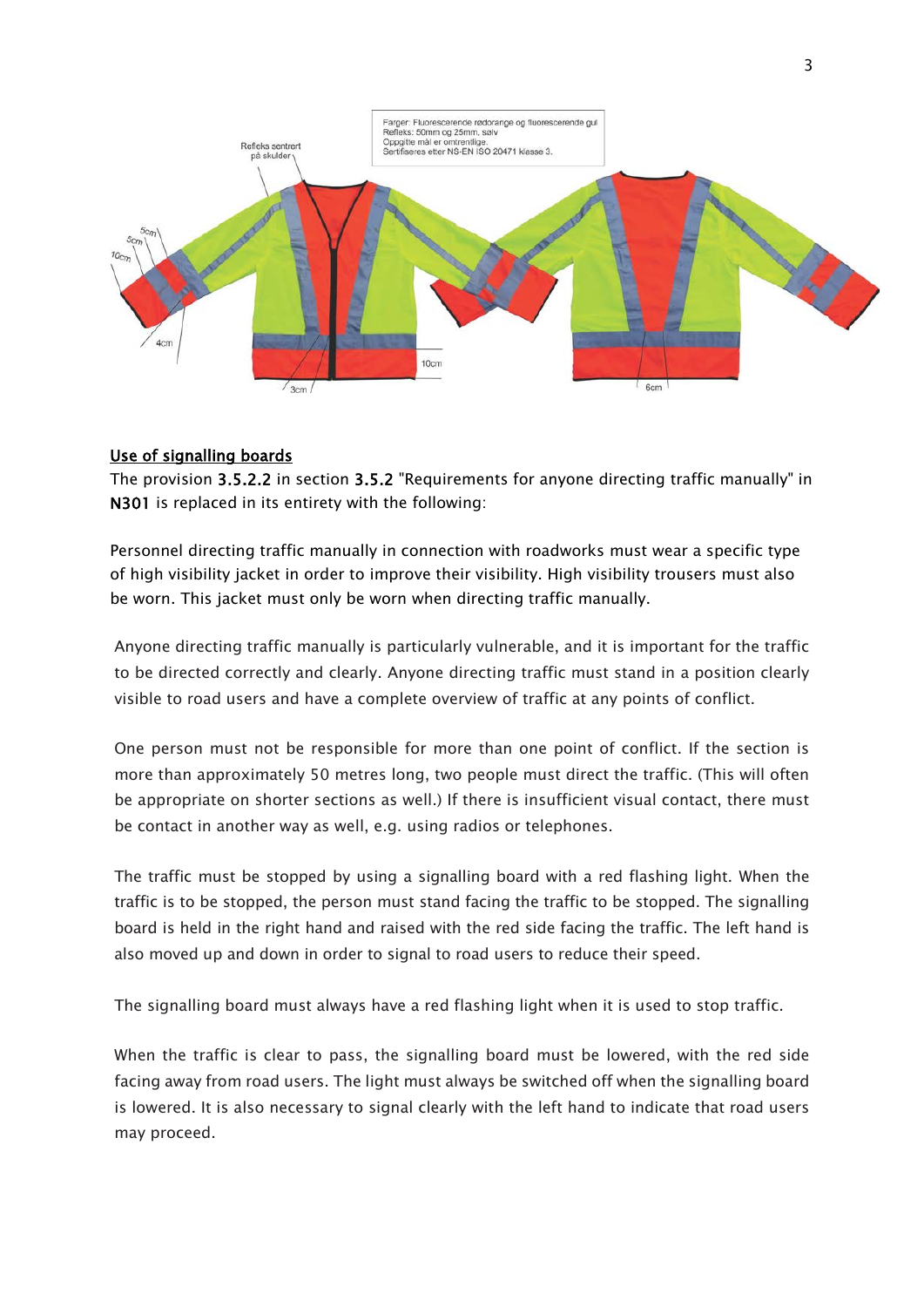The red light must be dimmed to a lesser brightness in darkness, fog or other conditions that amplify the effect of the light.

Signalling boards may be used for short-term stopping of traffic or inspections carried out by the Norwegian Public Roads Administration. Signalling boards must otherwise only be used by people directing traffic manually.

One person must not direct traffic manually for a consecutive period of more than 2 hours without a break. If traffic is required to be directed manually for longer periods, it is necessary to ensure that the person directing the traffic is relieved. Driving an escort vehicle does not constitute a break.

The speed limit must not exceed 50 kph when traffic is being directed manually.

#### Design

Section 4.2.2 "Signalling boards" in R310 is replaced in its entirety with the following:

A signalling board is made up of a handle and a sign part. Signalling boards must have a total length of 40 cm, while the diameter of the sign disc must be 20 cm. The sign part must meet requirements for a class 3 red reflective film on one side. The other side must be neutral grey.

There must be a light which shines red in the middle of the red side. The red light must only be capable of emitting flashing red light. It must be simple to switch off and on. It must have a manual dimmer function to switch easily between two different brightness levels.

The red light must be compliant with NS-EN 12368:2015 "Traffic control equipment. Signal heads" with regard to the following functional requirements:

Aperture: 10 cm

Brightness: Min 500cd/Max. 1000cd

Dimming: Min 100cd/Max. 200cd

Distribution of brightness: Wide Beam signal (type W), or Medium wide beam signal (type M)

*Flash frequency*: approx.  $60 \pm 5$  flashes/min. Flash time between 250 and 500 msec.

Light source: LED

Red colour: C red compliant with NS-EN 12352:2006 "Traffic control equipment. Warning and safety light devices"